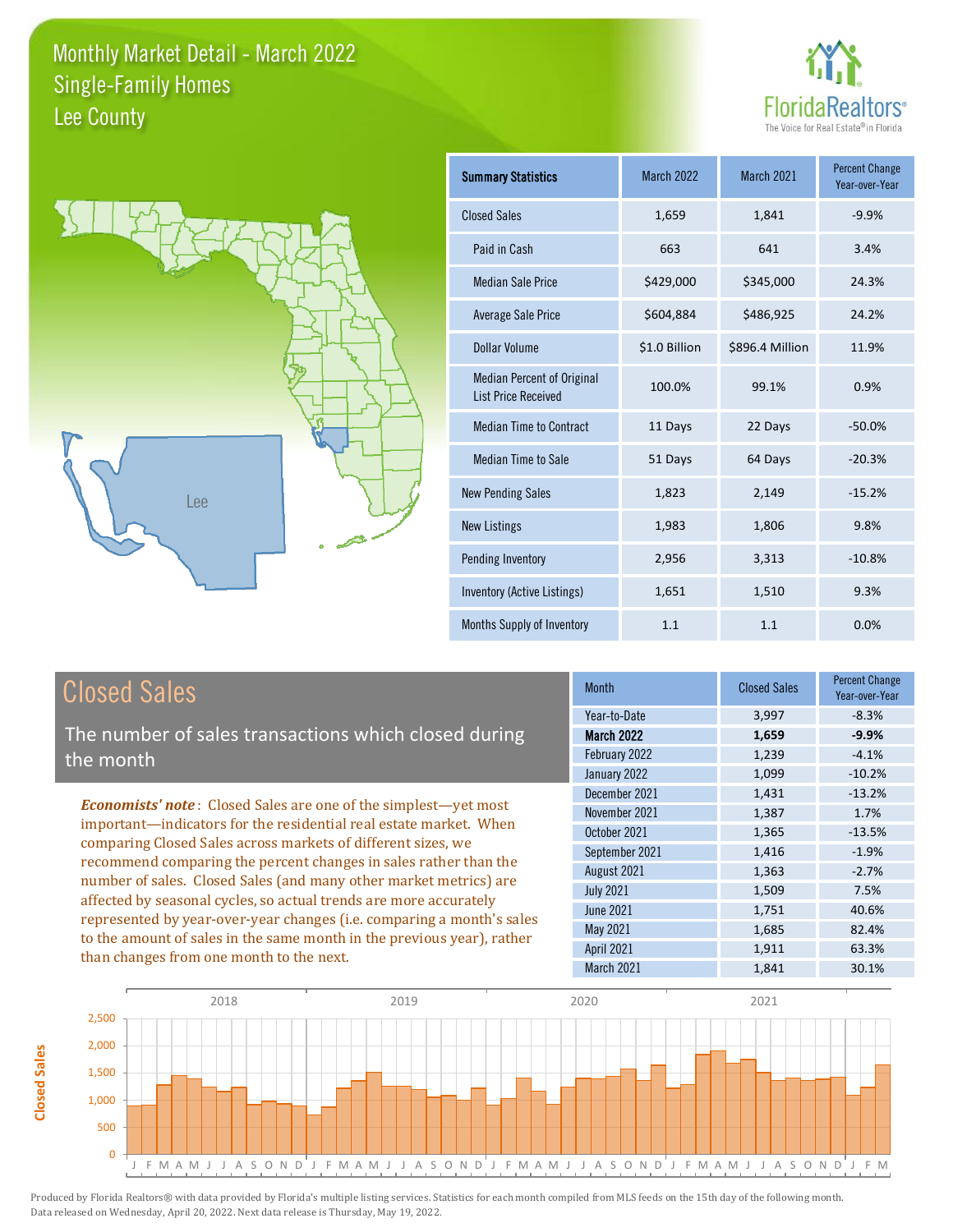

| Cash Sales                                                                                                                                                                                                                                                                                                                                                                    | <b>Month</b>      | <b>Cash Sales</b> | <b>Percent Change</b><br>Year-over-Year |
|-------------------------------------------------------------------------------------------------------------------------------------------------------------------------------------------------------------------------------------------------------------------------------------------------------------------------------------------------------------------------------|-------------------|-------------------|-----------------------------------------|
|                                                                                                                                                                                                                                                                                                                                                                               | Year-to-Date      | 1,654             | 10.8%                                   |
| The number of Closed Sales during the month in which                                                                                                                                                                                                                                                                                                                          | <b>March 2022</b> | 663               | 3.4%                                    |
| buyers exclusively paid in cash                                                                                                                                                                                                                                                                                                                                               | February 2022     | 544               | 17.7%                                   |
|                                                                                                                                                                                                                                                                                                                                                                               | January 2022      | 447               | 14.6%                                   |
|                                                                                                                                                                                                                                                                                                                                                                               | December 2021     | 530               | 11.8%                                   |
|                                                                                                                                                                                                                                                                                                                                                                               | November 2021     | 523               | 31.4%                                   |
| <b>Economists' note:</b> Cash Sales can be a useful indicator of the extent to<br>which investors are participating in the market. Why? Investors are<br>far more likely to have the funds to purchase a home available up front,<br>whereas the typical homebuyer requires a mortgage or some other<br>form of financing. There are, of course, many possible exceptions, so | October 2021      | 494               | 21.4%                                   |
|                                                                                                                                                                                                                                                                                                                                                                               | September 2021    | 498               | 33.9%                                   |
|                                                                                                                                                                                                                                                                                                                                                                               | August 2021       | 467               | 44.1%                                   |
|                                                                                                                                                                                                                                                                                                                                                                               | <b>July 2021</b>  | 529               | 64.8%                                   |
|                                                                                                                                                                                                                                                                                                                                                                               | June 2021         | 655               | 149.0%                                  |
| this statistic should be interpreted with care.                                                                                                                                                                                                                                                                                                                               | May 2021          | 625               | 176.5%                                  |
|                                                                                                                                                                                                                                                                                                                                                                               | <b>April 2021</b> | 679               | 160.2%                                  |





# Cash Sales as a Percentage of Closed Sales

The percentage of Closed Sales during the month which were Cash Sales

*Economists' note* : This statistic is simply another way of viewing Cash Sales. The remaining percentages of Closed Sales (i.e. those not paid fully in cash) each month involved some sort of financing, such as mortgages, owner/seller financing, assumed loans, etc.

| <b>Month</b>      | <b>Percent of Closed</b><br>Sales Paid in Cash | <b>Percent Change</b><br>Year-over-Year |
|-------------------|------------------------------------------------|-----------------------------------------|
| Year-to-Date      | 41.4%                                          | 20.7%                                   |
| <b>March 2022</b> | 40.0%                                          | 14.9%                                   |
| February 2022     | 43.9%                                          | 22.6%                                   |
| January 2022      | 40.7%                                          | 27.6%                                   |
| December 2021     | 37.0%                                          | 28.5%                                   |
| November 2021     | 37.7%                                          | 29.1%                                   |
| October 2021      | 36.2%                                          | 40.3%                                   |
| September 2021    | 35.2%                                          | 36.4%                                   |
| August 2021       | 34.3%                                          | 48.5%                                   |
| <b>July 2021</b>  | 35.1%                                          | 53.3%                                   |
| <b>June 2021</b>  | 37.4%                                          | 77.3%                                   |
| <b>May 2021</b>   | 37.1%                                          | 51.4%                                   |
| <b>April 2021</b> | 35.5%                                          | 59.2%                                   |
| March 2021        | 34.8%                                          | 25.2%                                   |

March 2021 641 63.1%

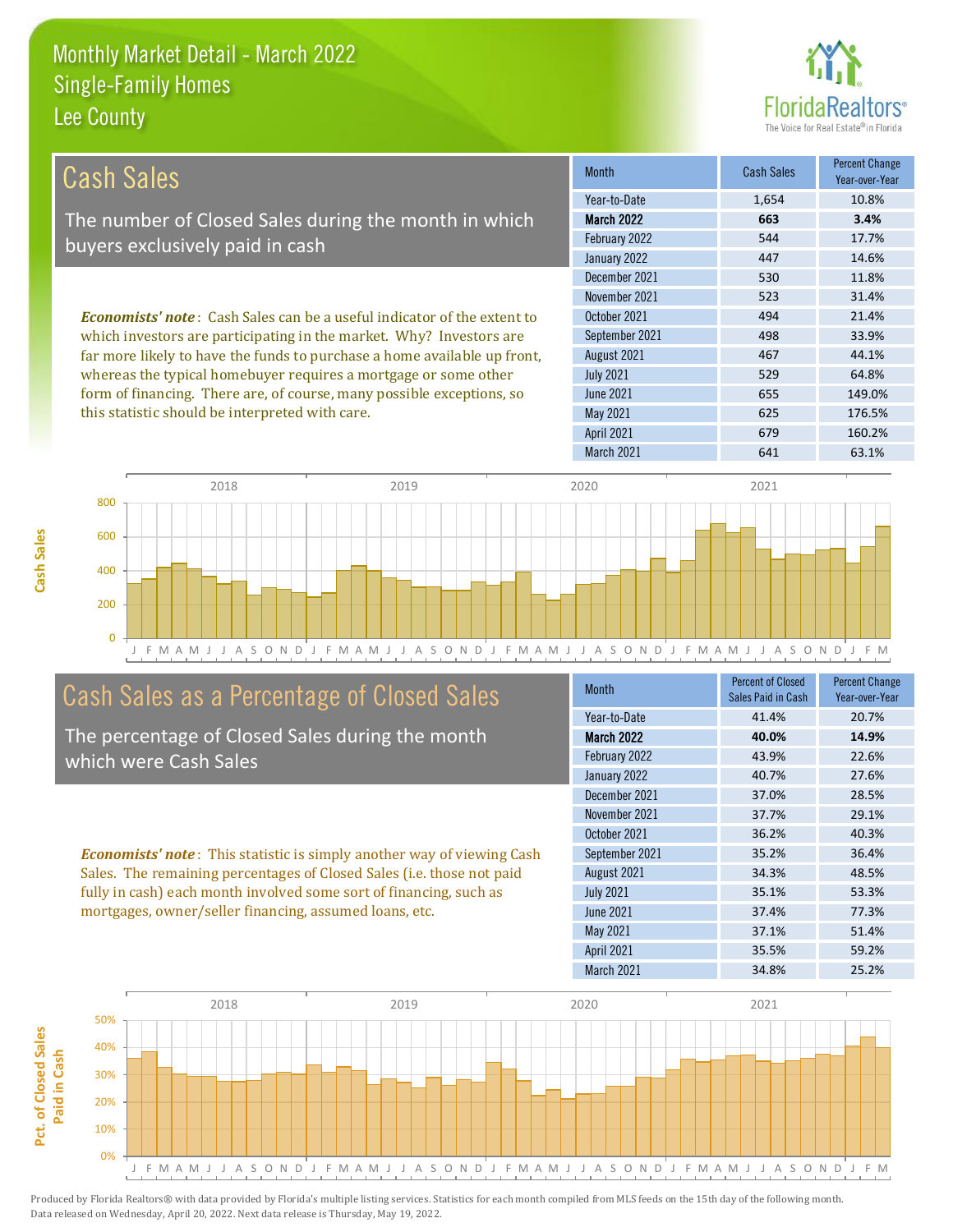

| <b>Median Sale Price</b>                                                  | <b>Month</b>      | <b>Median Sale Price</b> | <b>Percent Change</b> |
|---------------------------------------------------------------------------|-------------------|--------------------------|-----------------------|
|                                                                           |                   |                          | Year-over-Year        |
|                                                                           | Year-to-Date      | \$420,000                | 25.1%                 |
| The median sale price reported for the month (i.e. 50%                    | <b>March 2022</b> | \$429,000                | 24.3%                 |
| of sales were above and 50% of sales were below)                          | February 2022     | \$410,000                | 24.3%                 |
|                                                                           | January 2022      | \$413,500                | 26.4%                 |
|                                                                           | December 2021     | \$402,000                | 27.6%                 |
| <b>Economists' note:</b> Median Sale Price is our preferred summary       | November 2021     | \$376,500                | 18.0%                 |
| statistic for price activity because, unlike Average Sale Price, Median   | October 2021      | \$368,000                | 21.0%                 |
| Sale Price is not sensitive to high sale prices for small numbers of      | September 2021    | \$356,250                | 20.8%                 |
| homes that may not be characteristic of the market area. Keep in mind     | August 2021       | \$360,000                | 21.1%                 |
| that median price trends over time are not always solely caused by        | <b>July 2021</b>  | \$360,000                | 27.2%                 |
| changes in the general value of local real estate. Median sale price only | June 2021         | \$365,000                | 36.0%                 |
| reflects the values of the homes that sold each month, and the mix of     | May 2021          | \$365,000                | 38.7%                 |
| the types of homes that sell can change over time.                        | <b>April 2021</b> | \$355,000                | 29.1%                 |
|                                                                           | March 2021        | \$345,000                | 23.7%                 |



# Average Sale Price

The average sale price reported for the month (i.e. total sales in dollars divided by the number of sales)

*Economists' note* : Usually, we prefer Median Sale Price over Average Sale Price as a summary statistic for home prices. However, Average Sale Price does have its uses—particularly when it is analyzed alongside the Median Sale Price. For one, the relative difference between the two statistics can provide some insight into the market for higher-end homes in an area.

| <b>Month</b>      | <b>Average Sale Price</b> | <b>Percent Change</b><br>Year-over-Year |
|-------------------|---------------------------|-----------------------------------------|
| Year-to-Date      | \$585,593                 | 20.1%                                   |
| March 2022        | \$604,884                 | 24.2%                                   |
| February 2022     | \$569,697                 | 17.1%                                   |
| January 2022      | \$574,393                 | 17.3%                                   |
| December 2021     | \$605,784                 | 32.9%                                   |
| November 2021     | \$533,697                 | 26.3%                                   |
| October 2021      | \$500,854                 | 22.1%                                   |
| September 2021    | \$476,279                 | 21.8%                                   |
| August 2021       | \$473,040                 | 19.7%                                   |
| <b>July 2021</b>  | \$469,072                 | 23.0%                                   |
| <b>June 2021</b>  | \$505,976                 | 36.2%                                   |
| <b>May 2021</b>   | \$515,030                 | 46.0%                                   |
| <b>April 2021</b> | \$523,952                 | 34.9%                                   |
| <b>March 2021</b> | \$486,925                 | 30.2%                                   |



**Average Sale Price**

**Average Sale Price**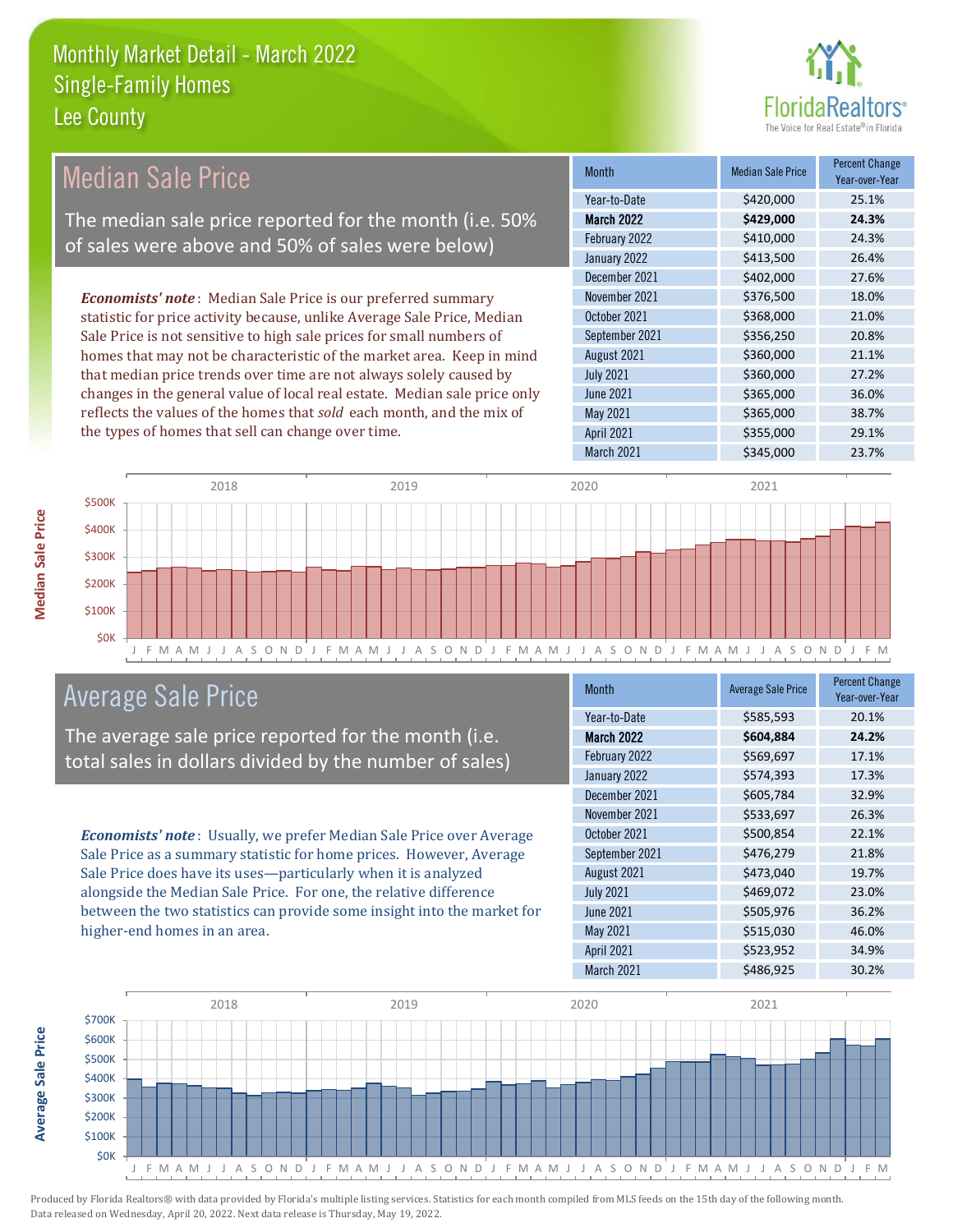# **nrs**<sup>®</sup>

| Dollar Volume                                                                   | <b>Month</b>      | <b>Dollar Volume</b> | <b>Percent Change</b><br>Year-over-Year |
|---------------------------------------------------------------------------------|-------------------|----------------------|-----------------------------------------|
|                                                                                 | Year-to-Date      | \$2.3 Billion        | 10.2%                                   |
| The sum of the sale prices for all sales which closed                           | <b>March 2022</b> | \$1.0 Billion        | 11.9%                                   |
| during the month                                                                | February 2022     | \$705.9 Million      | 12.3%                                   |
|                                                                                 | January 2022      | \$631.3 Million      | 5.3%                                    |
|                                                                                 | December 2021     | \$866.9 Million      | 15.4%                                   |
| <b>Economists' note</b> : Dollar Volume is simply the sum of all sale prices in | November 2021     | \$740.2 Million      | 28.5%                                   |
| a given time period, and can quickly be calculated by multiplying               | October 2021      | \$683.7 Million      | 5.6%                                    |
| Closed Sales by Average Sale Price. It is a strong indicator of the health      | September 2021    | \$674.4 Million      | 19.4%                                   |
| of the real estate industry in a market, and is of particular interest to       | August 2021       | \$644.8 Million      | 16.5%                                   |
| real estate professionals, investors, analysts, and government agencies.        | <b>July 2021</b>  | \$707.8 Million      | 32.2%                                   |
| Potential home sellers and home buyers, on the other hand, will likely          | June 2021         | \$886.0 Million      | 91.5%                                   |
| be better served by paying attention to trends in the two components            | May 2021          | \$867.8 Million      | 166.2%                                  |



# Median Percent of Original List Price Received

of Dollar Volume (i.e. sales and prices) individually.

The median of the sale price (as a percentage of the original list price) across all properties selling during the month

*Economists' note* : The Median Percent of Original List Price Received is useful as an indicator of market recovery, since it typically rises as buyers realize that the market may be moving away from them and they need to match the selling price (or better it) in order to get a contract on the house. This is usually the last measure to indicate a market has shifted from down to up, so it is what we would call a *lagging* indicator.

| <b>Month</b>      | Med. Pct. of Orig.<br><b>List Price Received</b> | <b>Percent Change</b><br>Year-over-Year |
|-------------------|--------------------------------------------------|-----------------------------------------|
| Year-to-Date      | 100.0%                                           | 1.5%                                    |
| <b>March 2022</b> | 100.0%                                           | 0.9%                                    |
| February 2022     | 100.0%                                           | 1.8%                                    |
| January 2022      | 100.0%                                           | 2.1%                                    |
| December 2021     | 100.0%                                           | 2.0%                                    |
| November 2021     | 100.0%                                           | 2.0%                                    |
| October 2021      | 100.0%                                           | 2.5%                                    |
| September 2021    | 100.0%                                           | 2.6%                                    |
| August 2021       | 100.0%                                           | 3.0%                                    |
| <b>July 2021</b>  | 100.0%                                           | 3.5%                                    |
| <b>June 2021</b>  | 100.0%                                           | 4.1%                                    |
| May 2021          | 100.0%                                           | 4.2%                                    |
| <b>April 2021</b> | 100.0%                                           | 4.2%                                    |
| March 2021        | 99.1%                                            | 2.8%                                    |

March 2021 **\$896.4 Million** 69.5%

April 2021 51.0 Billion 120.3%



**Med. Pct. of Orig.** 

Med. Pct. of Orig.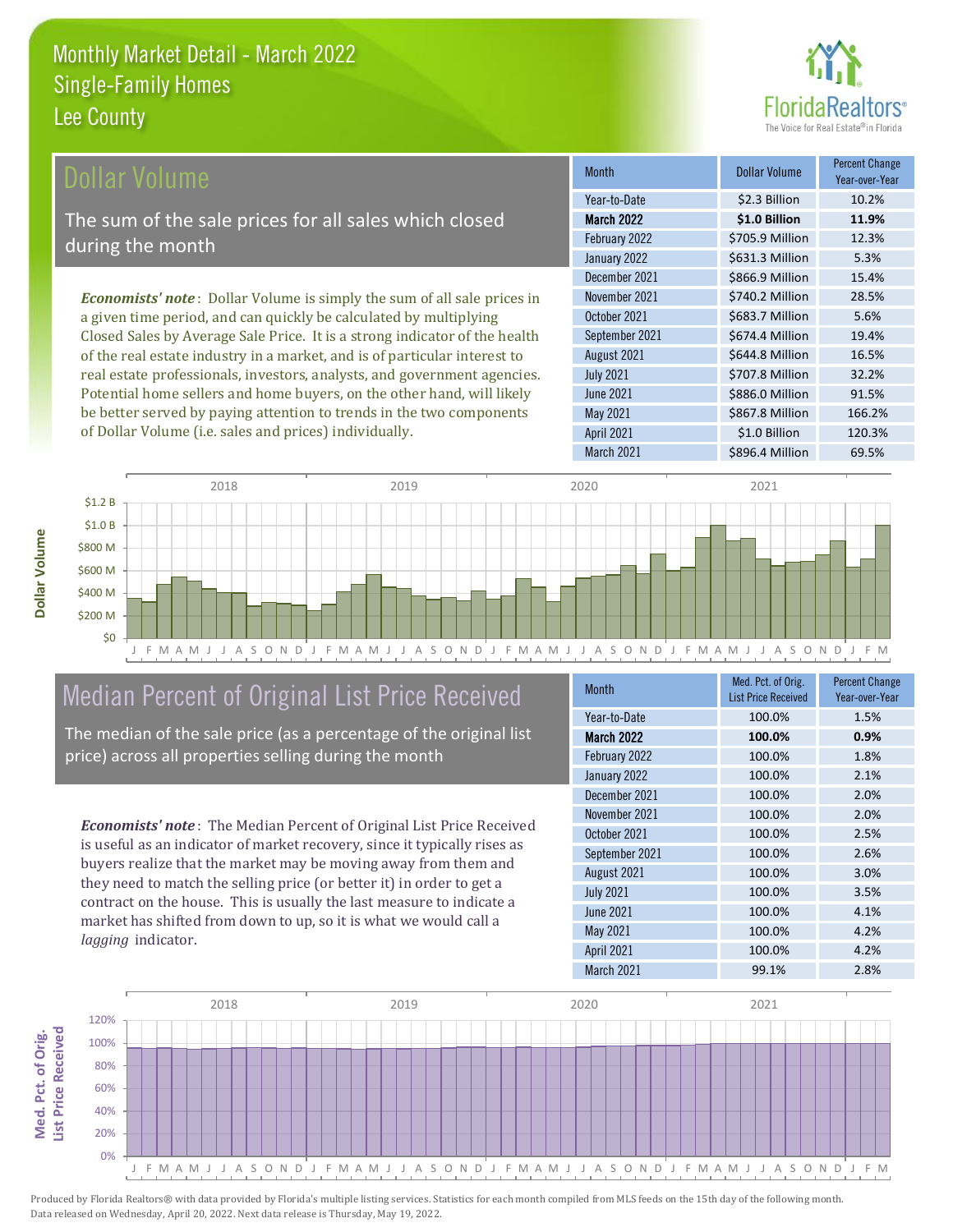

#### 17 Days -41.4% December 2021 15 Days -42.3% Month Month Median Time to **Median Time to Contract** Percent Change Year-over-Year March 2022 **11 Days -50.0%** Year-to-Date 14 Days -46.2% February 2022 **16 Days** -44.8% January 2022 September 2021 13 Days -67.5% November 2021 13 Days -51.9% October 2021 14 Days -60.0% *Economists' note* : Like Time to Sale, Time to Contract is a measure of the length of the home selling process calculated for sales which closed during the month. The difference is that Time to Contract measures Median Time to Contract The median number of days between the listing date and contract date for all Closed Sales during the month

the number of days between the initial listing of a property and the signing of the contract which eventually led to the closing of the sale. When the gap between Median Time to Contract and Median Time to Sale grows, it is usually a sign of longer closing times and/or declining numbers of cash sales.





# Median Time to Sale

The median number of days between the listing date and closing date for all Closed Sales during the month

*Economists' note* : Time to Sale is a measure of the length of the home selling process, calculated as the number of days between the initial listing of a property and the closing of the sale. *Median* Time to Sale is the amount of time the "middle" property selling this month was on the market. That is, 50% of homes selling this month took *less* time to sell, and 50% of homes took *more* time to sell. Median Time to Sale gives a more accurate picture than Average Time to Sale, which can be skewed upward by small numbers of properties taking an abnormally long time to sell.

| <b>Month</b>      | <b>Median Time to Sale</b> | <b>Percent Change</b><br>Year-over-Year |
|-------------------|----------------------------|-----------------------------------------|
| Year-to-Date      | 55 Days                    | $-23.6%$                                |
| <b>March 2022</b> | 51 Days                    | $-20.3%$                                |
| February 2022     | 56 Days                    | $-26.3%$                                |
| January 2022      | 59 Days                    | $-24.4%$                                |
| December 2021     | 56 Days                    | $-23.3%$                                |
| November 2021     | 54 Days                    | $-27.0%$                                |
| October 2021      | 56 Days                    | $-28.2%$                                |
| September 2021    | 54 Days                    | $-35.7%$                                |
| August 2021       | 55 Days                    | $-44.4%$                                |
| <b>July 2021</b>  | 55 Days                    | $-53.8%$                                |
| <b>June 2021</b>  | 57 Days                    | $-49.6%$                                |
| May 2021          | 56 Days                    | $-38.5%$                                |
| <b>April 2021</b> | 61 Days                    | $-33.7%$                                |
| March 2021        | 64 Days                    | $-38.5%$                                |



**Median Time to**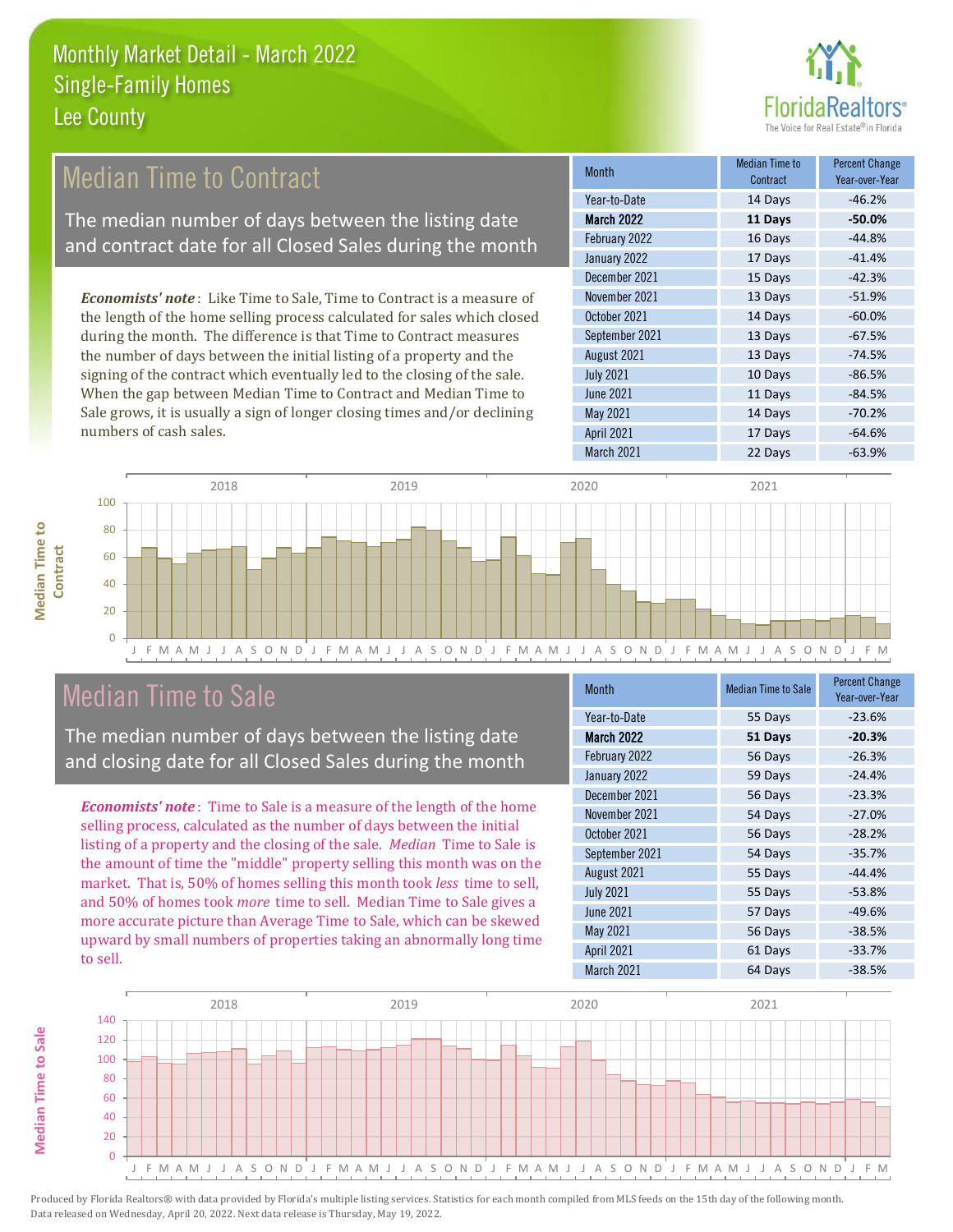

| <b>New Pending Sales</b>                                                      | <b>Month</b>      | <b>New Pending Sales</b> | <b>Percent Change</b><br>Year-over-Year |
|-------------------------------------------------------------------------------|-------------------|--------------------------|-----------------------------------------|
|                                                                               | Year-to-Date      | 5,141                    | $-15.0%$                                |
| The number of listed properties that went under                               | March 2022        | 1,823                    | $-15.2%$                                |
| contract during the month                                                     | February 2022     | 1,675                    | $-16.2%$                                |
|                                                                               | January 2022      | 1,643                    | $-13.6%$                                |
|                                                                               | December 2021     | 1,311                    | $-9.9%$                                 |
| <b>Economists' note:</b> Because of the typical length of time it takes for a | November 2021     | 1,499                    | $-2.7%$                                 |
| sale to close, economists consider Pending Sales to be a decent               | October 2021      | 1,632                    | $-7.8%$                                 |
| indicator of potential future Closed Sales. It is important to bear in        | September 2021    | 1,512                    | $-17.5%$                                |
| mind, however, that not all Pending Sales will be closed successfully.        | August 2021       | 1,612                    | $-10.2%$                                |
| So, the effectiveness of Pending Sales as a future indicator of Closed        | <b>July 2021</b>  | 1,574                    | $-10.2%$                                |
| Sales is susceptible to changes in market conditions such as the              | June 2021         | 1,586                    | $-11.5%$                                |
| availability of financing for homebuyers and the inventory of                 | May 2021          | 1,739                    | 11.5%                                   |
| distressed properties for sale.                                               | <b>April 2021</b> | 1,929                    | 84.4%                                   |



# New Listings

**New Listings**

**Pending Sales**

Pending Sales

The number of properties put onto the market during the month

*Economists' note* : New Listings tend to rise in delayed response to increasing prices, so they are often seen as a lagging indicator of market health. As prices rise, potential sellers raise their estimations of value—and in the most recent cycle, rising prices have freed up many potential sellers who were previously underwater on their mortgages. Note that in our calculations, we take care to not include properties that were recently taken off the market and quickly relisted, since these are not really *new* listings.

| <b>Month</b>      | <b>New Listings</b> | <b>Percent Change</b><br>Year-over-Year |
|-------------------|---------------------|-----------------------------------------|
| Year-to-Date      | 5,174               | 4.3%                                    |
| <b>March 2022</b> | 1,983               | 9.8%                                    |
| February 2022     | 1,617               | 4.5%                                    |
| January 2022      | 1,574               | $-2.2%$                                 |
| December 2021     | 1,238               | 3.5%                                    |
| November 2021     | 1,378               | 2.8%                                    |
| October 2021      | 1,670               | 4.8%                                    |
| September 2021    | 1,498               | $-3.4%$                                 |
| August 2021       | 1,602               | 3.6%                                    |
| <b>July 2021</b>  | 1,611               | 17.2%                                   |
| <b>June 2021</b>  | 1,606               | 23.8%                                   |
| May 2021          | 1,720               | 23.7%                                   |
| <b>April 2021</b> | 1,781               | 76.9%                                   |
| March 2021        | 1,806               | 20.3%                                   |

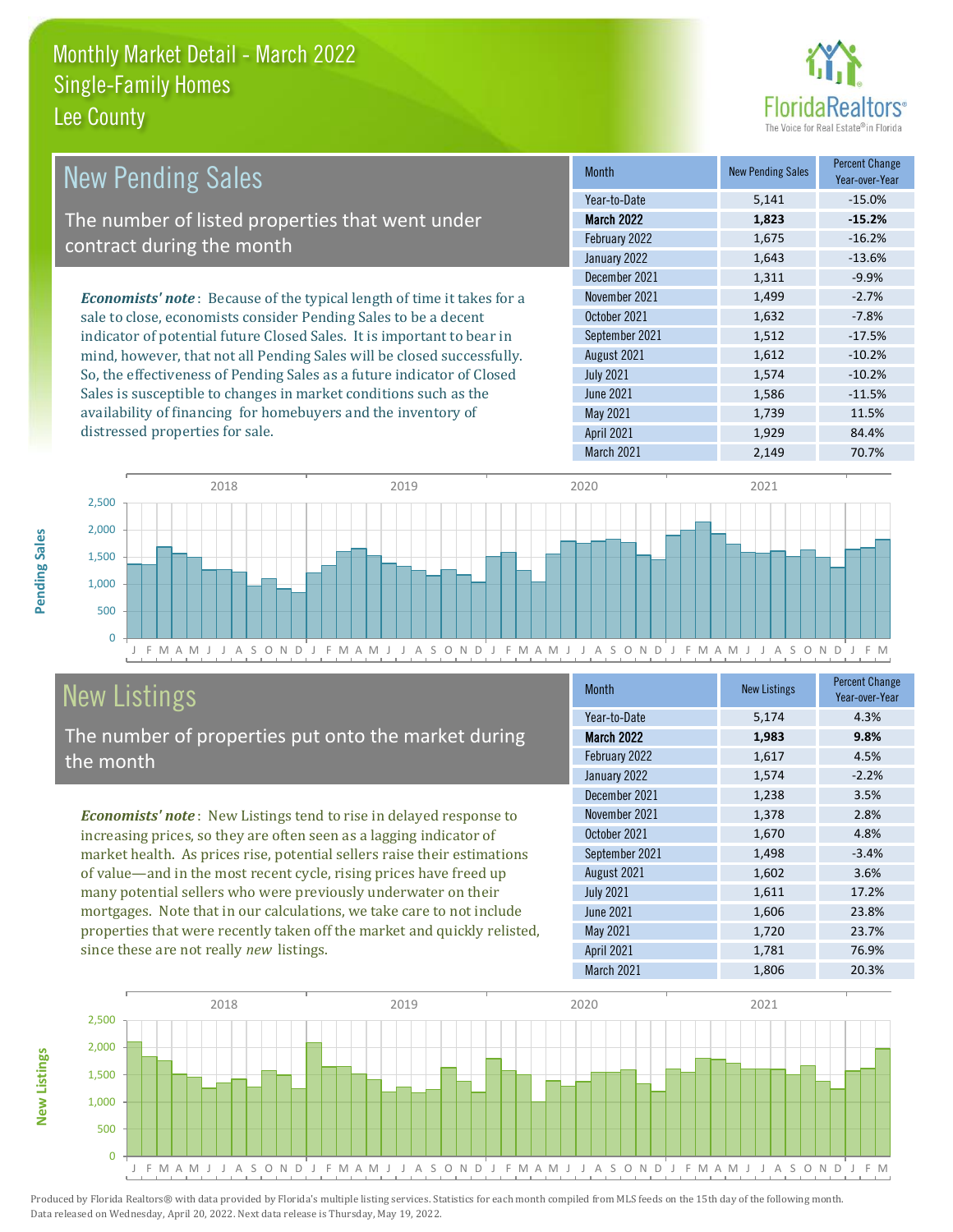

| <b>Inventory (Active Listings)</b>                                                                                                               | <b>Month</b>             | Inventory | <b>Percent Change</b><br>Year-over-Year |
|--------------------------------------------------------------------------------------------------------------------------------------------------|--------------------------|-----------|-----------------------------------------|
|                                                                                                                                                  | <b>YTD (Monthly Avg)</b> | 1,546     | $-17.6%$                                |
| The number of property listings active at the end of                                                                                             | <b>March 2022</b>        | 1,651     | 9.3%                                    |
| the month                                                                                                                                        | February 2022            | 1,469     | $-23.3%$                                |
|                                                                                                                                                  | January 2022             | 1,517     | $-31.1%$                                |
|                                                                                                                                                  | December 2021            | 1,586     | $-36.2%$                                |
| <b>Economists' note</b> : There are a number of ways to define and calculate                                                                     | November 2021            | 1,680     | $-38.6%$                                |
|                                                                                                                                                  | October 2021             | 1,770     | $-39.3%$                                |
| Inventory. Our method is to simply count the number of active listings<br>on the last day of the month, and hold this number to compare with the | September 2021           | 1,746     | $-43.1%$                                |

on the last day of the month, and hold this number to compare with the same month the following year. Inventory rises when New Listings are outpacing the number of listings that go off-market (regardless of whether they actually sell). Likewise, it falls when New Listings aren't keeping up with the rate at which homes are going off-market.

|                          |       | Year-over-Year |
|--------------------------|-------|----------------|
| <b>YTD (Monthly Avg)</b> | 1,546 | $-17.6%$       |
| <b>March 2022</b>        | 1,651 | 9.3%           |
| February 2022            | 1,469 | $-23.3%$       |
| January 2022             | 1,517 | $-31.1%$       |
| December 2021            | 1,586 | $-36.2%$       |
| November 2021            | 1,680 | $-38.6%$       |
| October 2021             | 1,770 | $-39.3%$       |
| September 2021           | 1,746 | $-43.1%$       |
| August 2021              | 1,764 | $-45.0%$       |
| <b>July 2021</b>         | 1,721 | $-49.9%$       |
| <b>June 2021</b>         | 1,622 | $-58.4%$       |
| <b>May 2021</b>          | 1,540 | $-65.9%$       |
| <b>April 2021</b>        | 1,532 | $-70.0%$       |
| March 2021               | 1,510 | $-72.1%$       |



# Months Supply of Inventory

An estimate of the number of months it will take to deplete the current Inventory given recent sales rates

*Economists' note* : MSI is a useful indicator of market conditions. The benchmark for a balanced market (favoring neither buyer nor seller) is 5.5 months of inventory. Anything higher is traditionally a buyers' market, and anything lower is a sellers' market. There is no single accepted way of calculating MSI. A common method is to divide current Inventory by the most recent month's Closed Sales count, but this count is a usually poor predictor of future Closed Sales due to seasonal cycles. To eliminate seasonal effects, we use the 12-month average of monthly Closed Sales instead.

| <b>Month</b>             | <b>Months Supply</b> | <b>Percent Change</b><br>Year-over-Year |
|--------------------------|----------------------|-----------------------------------------|
| <b>YTD (Monthly Avg)</b> | 1.0                  | $-28.6%$                                |
| <b>March 2022</b>        | 1.1                  | 0.0%                                    |
| February 2022            | 1.0                  | $-28.6%$                                |
| January 2022             | 1.0                  | $-41.2%$                                |
| December 2021            | 1.0                  | $-47.4%$                                |
| November 2021            | 1.1                  | $-50.0%$                                |
| October 2021             | 1.2                  | $-50.0%$                                |
| September 2021           | 1.1                  | $-57.7%$                                |
| August 2021              | 1.1                  | $-60.7%$                                |
| <b>July 2021</b>         | 1.1                  | $-63.3%$                                |
| <b>June 2021</b>         | 1.0                  | $-71.4%$                                |
| May 2021                 | 1.0                  | $-75.0%$                                |
| April 2021               | 1.1                  | $-74.4%$                                |
| March 2021               | 1.1                  | $-75.6%$                                |



**Months Supply of** 

Months Supply of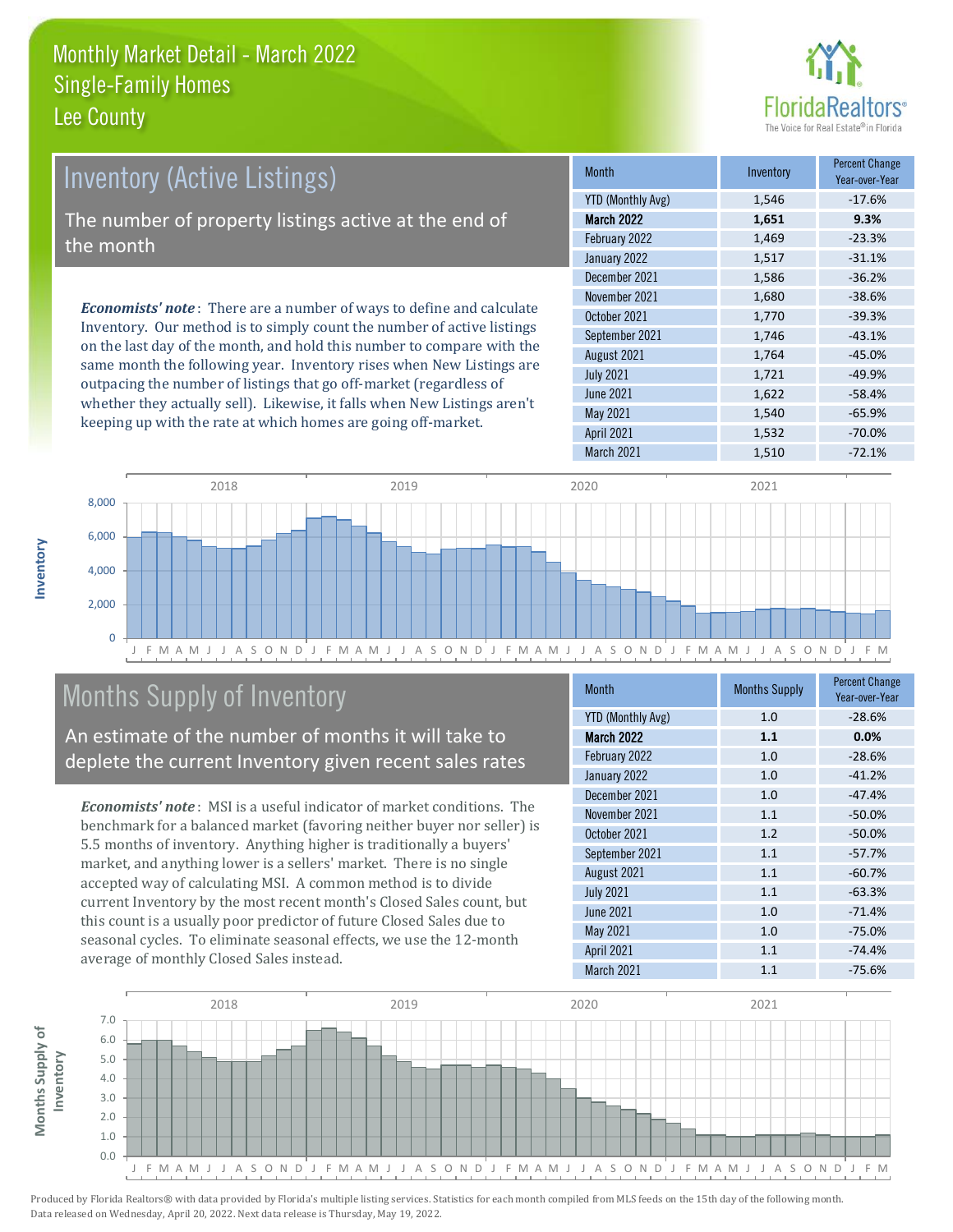

# Closed Sales by Sale Price

The number of sales transactions which closed during the month

*Economists' note:* Closed Sales are one of the simplest—yet most important—indicators for the residential real estate market. When comparing Closed Sales across markets of different sizes, we recommend comparing the percent changes in sales rather than the number of sales. Closed Sales (and many other market metrics) are affected by seasonal cycles, so actual trends are more accurately represented by year-over-year changes (i.e. comparing a month's sales to the amount of sales in the same month in the previous year), rather than changes from one month to the next.

| Sale Price            | <b>Closed Sales</b> | <b>Percent Change</b><br>Year-over-Year |
|-----------------------|---------------------|-----------------------------------------|
| Less than \$50,000    | 0                   | $-100.0%$                               |
| \$50,000 - \$99,999   | $\mathbf{1}$        | $-90.0%$                                |
| $$100,000 - $149,999$ | 11                  | $-50.0%$                                |
| $$150,000 - $199,999$ | 44                  | $-65.4%$                                |
| \$200,000 - \$249,999 | 82                  | $-72.8%$                                |
| \$250,000 - \$299,999 | 139                 | $-49.5%$                                |
| \$300,000 - \$399,999 | 456                 | 20.6%                                   |
| $$400,000 - $599,999$ | 443                 | 9.1%                                    |
| \$600,000 - \$999,999 | 312                 | 56.0%                                   |
| $$1,000,000$ or more  | 171                 | 42.5%                                   |



# Median Time to Contract by Sale Price

The median number of days between the listing date and contract date for all Closed Sales during the month

*Economists' note* : Like Time to Sale, Time to Contract is a measure of the length of the home selling process calculated for sales which closed during the month. The difference is that Time to Contract measures the number of days between the initial listing of a property and the signing of the contract which eventually led to the closing of the sale. When the gap between Median Time to Contract and Median Time to Sale grows, it is usually a sign of longer closing times and/or declining numbers of cash sales.

| Sale Price            | <b>Median Time to</b><br>Contract | <b>Percent Change</b><br>Year-over-Year |
|-----------------------|-----------------------------------|-----------------------------------------|
| Less than \$50,000    | (No Sales)                        | N/A                                     |
| \$50,000 - \$99,999   | 0 Days                            | $-100.0%$                               |
| $$100,000 - $149,999$ | 10 Days                           | 66.7%                                   |
| \$150,000 - \$199,999 | 31 Days                           | 47.6%                                   |
| \$200,000 - \$249,999 | 10 Days                           | $-50.0%$                                |
| \$250,000 - \$299,999 | 9 Days                            | $-50.0%$                                |
| \$300,000 - \$399,999 | 13 Days                           | $-27.8%$                                |
| \$400,000 - \$599,999 | 9 Days                            | $-57.1%$                                |
| \$600,000 - \$999,999 | 11 Days                           | $-72.5%$                                |
| $$1,000,000$ or more  | 15 Days                           | $-75.4%$                                |



Produced by Florida Realtors® with data provided by Florida's multiple listing services. Statistics for each month compiled from MLS feeds on the 15th day of the following month. Data released on Wednesday, April 20, 2022. Next data release is Thursday, May 19, 2022.

**Median Time to Contract Median Time to Contract**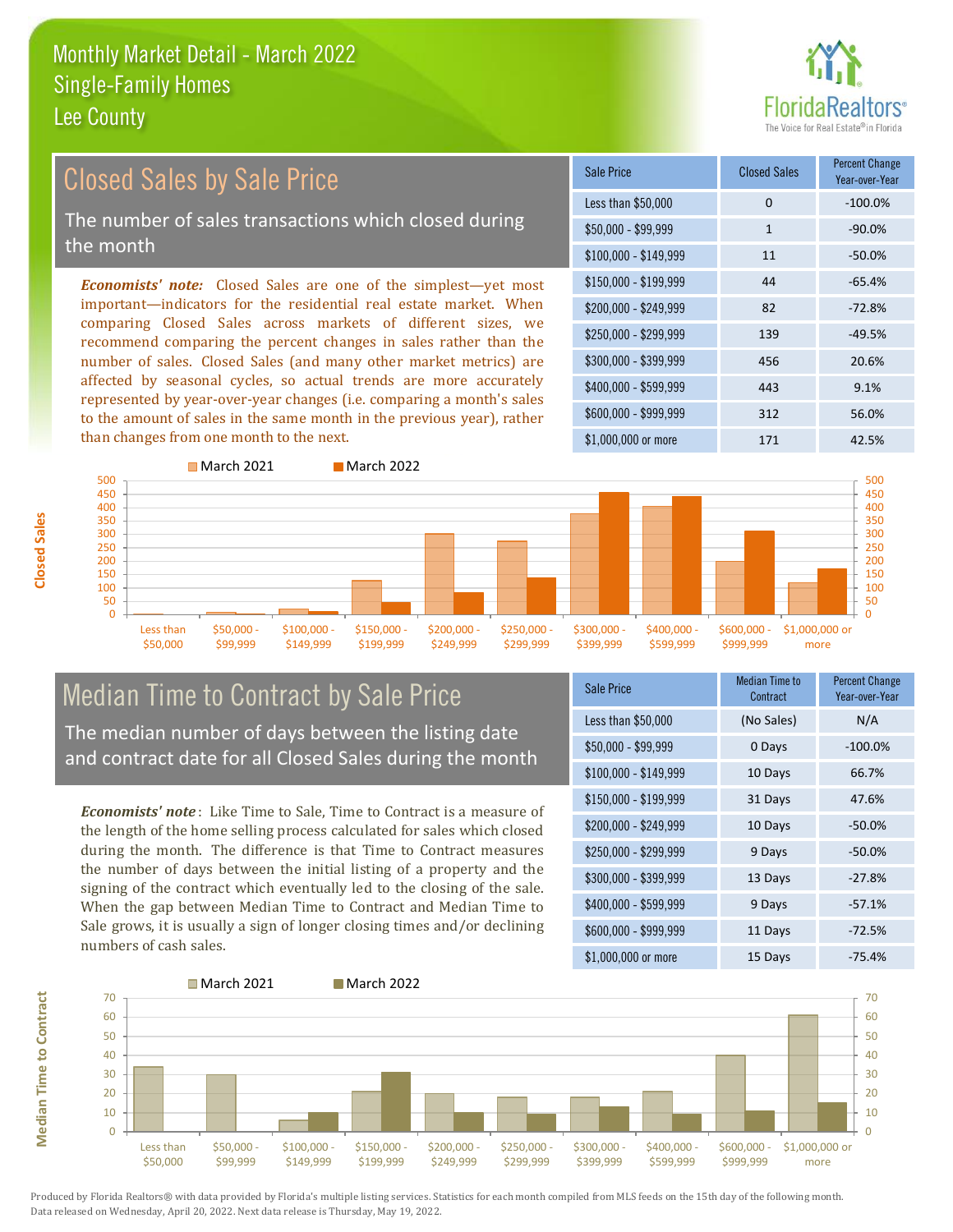# ealtors®

# New Listings by Initial Listing Price

The number of properties put onto the market during the month

*Economists' note:* New Listings tend to rise in delayed response to increasing prices, so they are often seen as a lagging indicator of market health. As prices rise, potential sellers raise their estimations of value—and in the most recent cycle, rising prices have freed up many potential sellers who were previously underwater on their mortgages. Note that in our calculations, we take care to not include properties that were recently taken off the market and quickly relisted, since these are not really *new* listings.





**Inventory**



# Inventory by Current Listing Price The number of property listings active at the end of the month

*Economists' note* : There are a number of ways to define and calculate Inventory. Our method is to simply count the number of active listings on the last day of the month, and hold this number to compare with the same month the following year. Inventory rises when New Listings are outpacing the number of listings that go off-market (regardless of whether they actually sell). Likewise, it falls when New Listings aren't keeping up with the rate at which homes are going off-market.

| <b>Current Listing Price</b> | Inventory      | <b>Percent Change</b><br>Year-over-Year |
|------------------------------|----------------|-----------------------------------------|
| Less than \$50,000           | 0              | N/A                                     |
| $$50,000 - $99,999$          | $\Omega$       | $-100.0%$                               |
| $$100,000 - $149,999$        | $\overline{4}$ | $-88.9%$                                |
| $$150,000 - $199,999$        | 23             | $-70.5%$                                |
| \$200,000 - \$249,999        | 31             | $-81.7%$                                |
| \$250,000 - \$299,999        | 83             | $-58.1%$                                |
| \$300,000 - \$399,999        | 332            | 16.9%                                   |
| $$400,000 - $599,999$        | 466            | 90.2%                                   |
| \$600,000 - \$999,999        | 379            | 49.2%                                   |
| $$1,000,000$ or more         | 333            | 37.6%                                   |